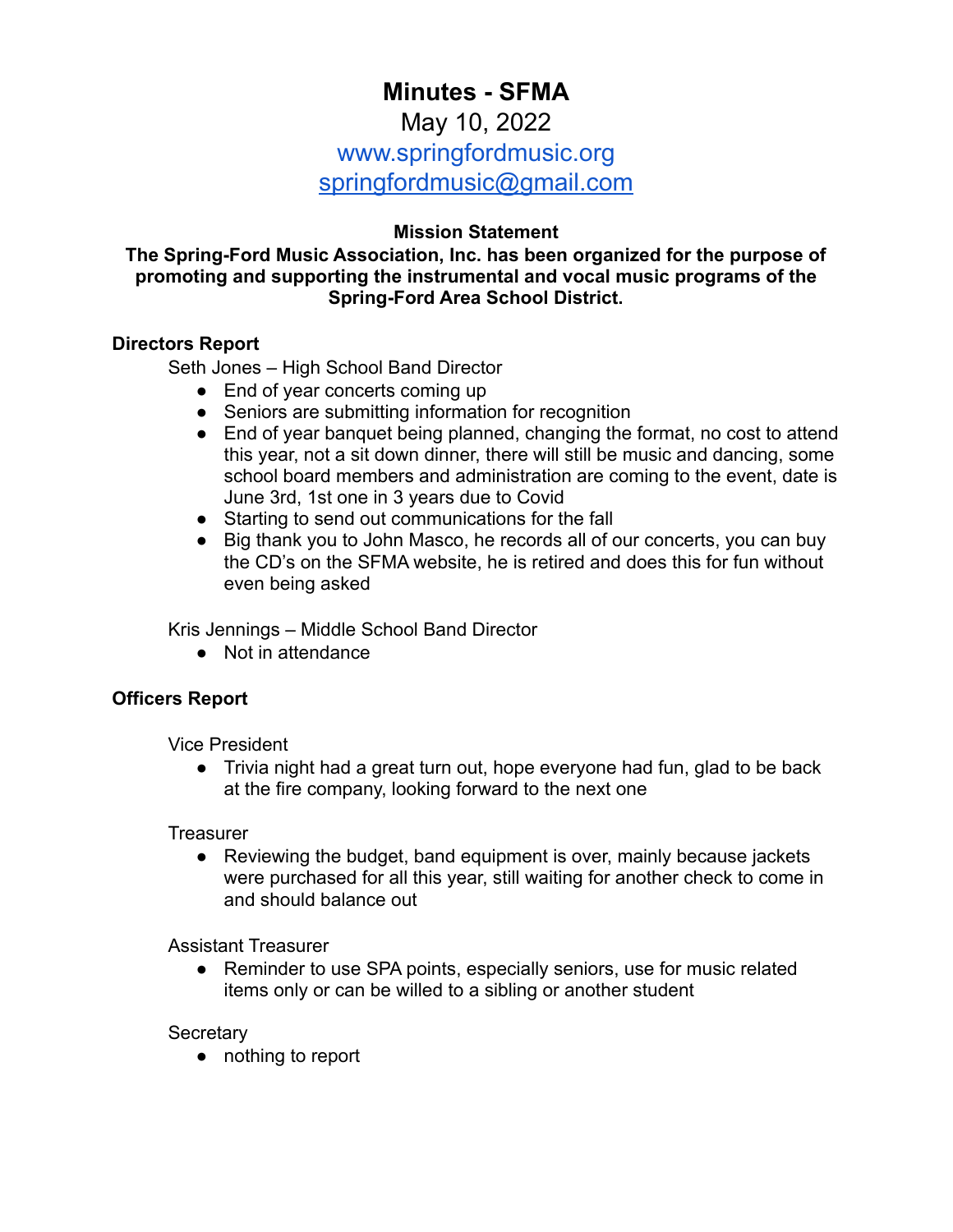# **Committee Reports**

Concessions (Colleen not in attendance, Report read by Gwen MacDonell)

- MAPS show sales were terrific, truly appreciate all the help and donations received
- Looking forward to the football season

Fundraising

- Thank you to Eric Fretz and everyone who spent money this year on fundraisers
- Would like to purchase thank you cards to send to the companies who donated the 23 baskets for the trivia night, Mr. Jones has some for free
- Mike Young thanks the student helpers as well, made trivia night smoother

Scrip

- 145 families are utilizing this program
- 101 families are active
- \$418 went to SFMA this month

Ram Crew/Vehicles

- Mule needs service
- Need to demo and clean the stands
- Would like to talk to Mr. Jones soon to discuss outdoor props
- Trailer to be used for the 5/6/7 to drive their donations for the Ukraine to Philadelphia, no date or time yet
- Clean out day is coming, will use the Ram Crew app to communicate info

#### Data

- 2 new members
- All SPA points amounts have been input and recorded

#### **Chaperones**

- Parents will receive email 90 days before clearances expire
- If you are new to SFMA please start now
- Need more volunteers for the Memorial Day parade
- If anyone is interested in becoming head chaperone in 2023, might want to shadow her in the fall season to be ready for the following year

#### Uniforms

- Getting uniforms ready for the Memorial Day parade
- Getting ready to sell Winter Percussion uniforms with Mike Lalli

#### Attire

- T-shirt sale has ended, won't start another one until band camp
- If anyone has suggestions on other items to logo please let her know; someone suggested stadium chairs but booster club does those already, Gwen MacDonell suggested clear backpacks and earrings